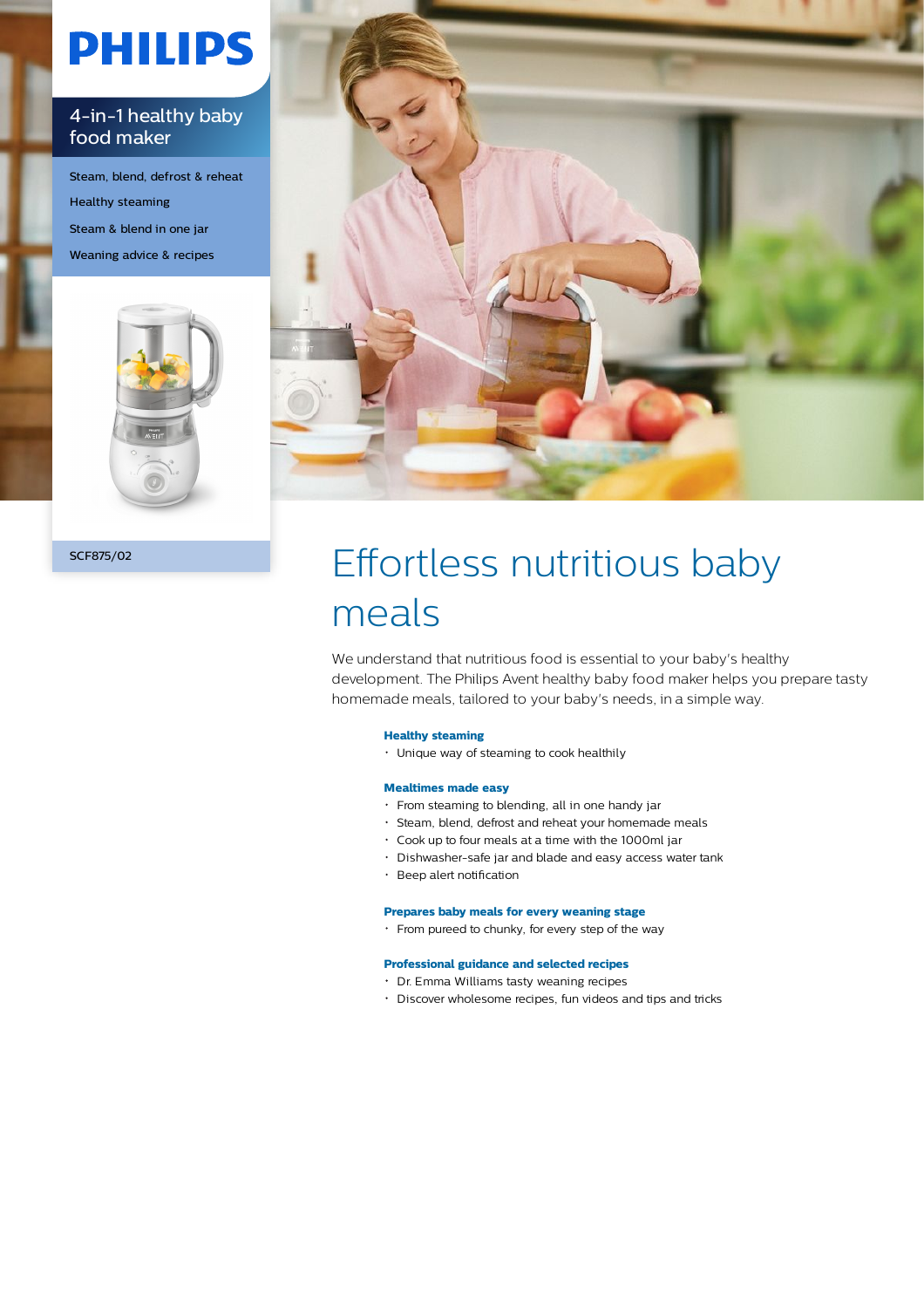### **Highlights**

#### **Unique steam technology**



Steaming is a healthy way of cooking. Our unique technology lets the steam circulate upwards from the bottom, making sure all the ingredients are evenly cooked without boiling. Goodness, texture and the cooking liquids are retained for blending.

#### **Steam, flip and blend**



You'll find everything you need to make nutritious baby food in one single jar. Once your ingredients are steamed, all you have to do is lift the jar, flip it over and lock it in place, so you can blend to your desired consistency.

#### **Food for every weaning stage**



From very finely blended fruit and vegetables to combining ingredients of meat, fish and pulses and finally offering chunkier textures. Our 4-in-1 healthy baby food maker supports every step of the way.

#### **Unique 4-in-1 design**



The 4-in-1 healthy baby food maker enables you to prepare nutritious homemade meals, all in the same jar. You can serve the food immediately or store it in the container included, and reheat it later on with the easyto-use reheating or defrosting functions.

#### **Tasty and nutritious recipes**



With the help of child nutritionist Dr. Emma Williams, we offer weaning advice, along with tasty, fresh cooked recipes and meal ideas to help you give your baby a healthy start in life and to set good, lifelong eating habits.

#### **Multiple meals in one go**



The 4-in-1 healthy baby food maker also helps you save precious time and plan ahead. The jar has a 1000ml capacity, so you can cook up to four meals at one time. Serve one meal and store three in your fridge or freezer for later.

#### **Easy to clean**



Even when you've finished cooking your meals, the 4-in-1 healthy baby food maker is very practical. The jar and blade are dishwasher safe, and with its open design, the water tank is easy to clean and refill, allowing you to cook with clean steam, every time.

#### **Download and discover more**



Download the app for advice on weaning your little one. Find nutritious and easy-to-prepare recipes that keep step with your baby as they're growing. Read step-by-step cooking guides, watch fun and informative videos and find many useful tips and tricks to help make weaning as smooth as possible.

#### **Beeps when ready**

No need to wait or watch. A distinctive beep will tell you when the food is cooked to perfection. All you need to do is flip the jar, blend and serve or store for later use.